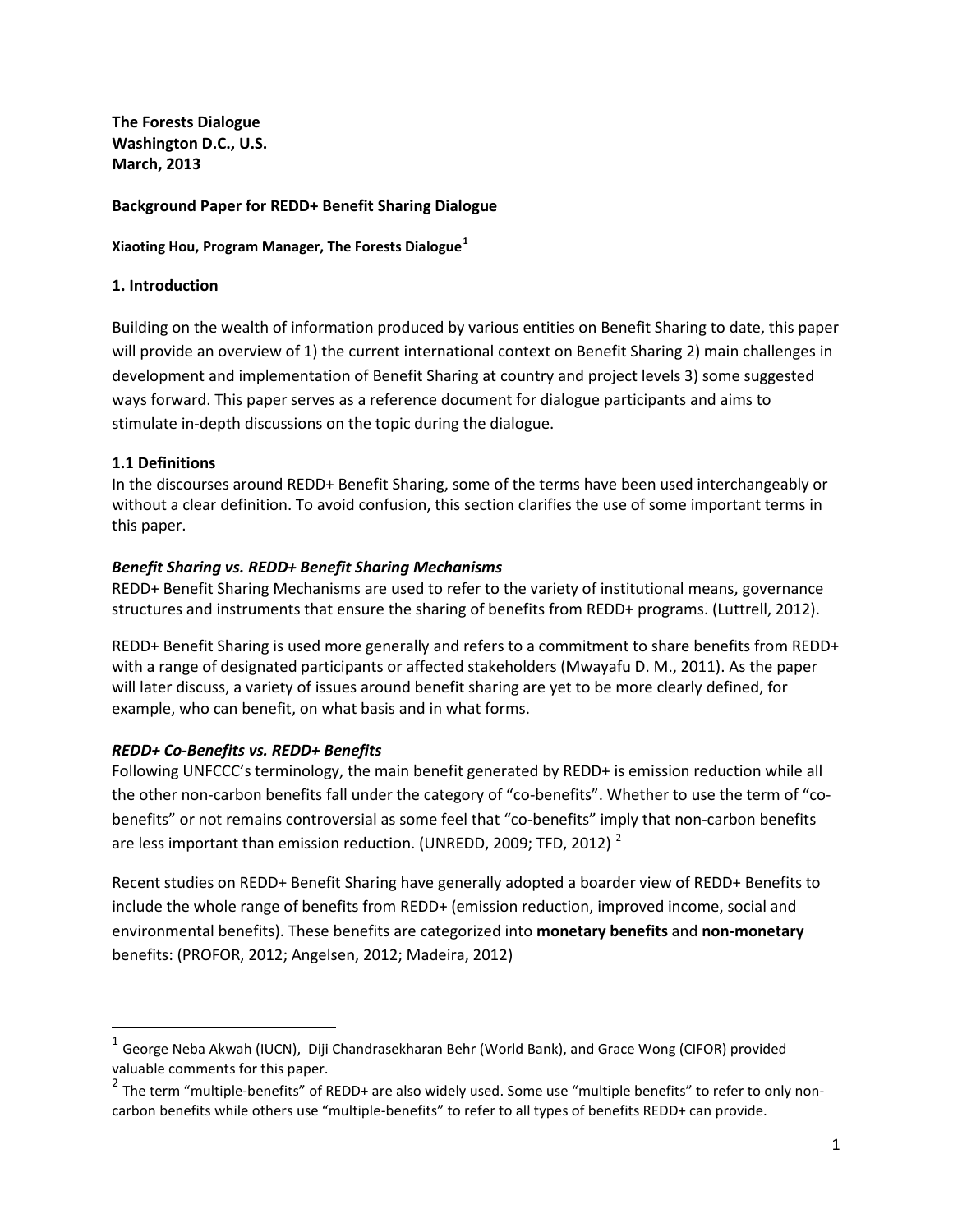- **Monetary benefits:** benefits that can be quantified and valued in financial terms; e.g. income from emission reduction; improved income from sustainable management of Non-timber forest products; salaries; tax reliefs etc.
- **Non-monetary benefits:** benefits that are difficult to value in financial terms; e.g. increased skills and knowledge through capacity building; formal land titles; improved access to natural resources; improved market access etc.

### *REDD+ Costs vs. Budgetary Costs*

REDD+ implementation comes with costs, which are borne by different actors and at different levels. Inappropriately mixing different types of costs, different actors and scales can result in misleading estimates of net benefits. There are two main types of costs: 1) Opportunity costs: the cost of REDD+ activities measured in terms of the value (monetary or non-monetary) of the next best alternative forgone; 2) REDD+ implementation and transaction costs: the direct expenses required in setting up a REDD+ system and implementing the necessary policies to achieve REDD+ (Luttrell, 2012). The sum of the two different costs (minus the implementation costs that directly compensates monetary opportunity costs) provides an estimate of the total costs to a country of avoided deforestation and degradation (Angelsen, 2012). Recent discussions on REDD+ Benefit Sharing have focused mainly on the monetary opportunity costs while the non-monetary opportunity costs can be vital in determining stakeholders' actions. Some examples of non-monetary opportunity costs include political power, quality of life, job security, labor and time required by a certain activity. At project level, in reality, the utility of opportunity costs can be limited as compensation can be formalized through negotiated amount which may not need to cover opportunity costs depending on terms of agreement and local context (Chandrasekharan Behr, 2012). Clarity of the actors and scale is important in a costing exercise as the end goal is to sum up all costs of REDD+ in a given accounting framework without doublecounting. This accounting framework is from a social welfare perspective, which is different from the budgetary perspective, which is further discussed below.

Another type of costs REDD+ countries are interested in and apply in their national REDD+ plans is the government's budgetary costs of REDD+. Budgetary costs will depend on policies chosen (e.g. command and control, voluntary programmes, etc.) and their effectiveness. For Payment for Ecosystem Services (PES) schemes, budgetary costs can equal opportunity costs from foregone tax revenues in the next best alternative land use, plus the transaction/implementation costs of implementing PES policies. For other REDD+ policies, there may not be a direct link with opportunity costs, for e.g. the increase of enforcement of forest laws and regulations will include budgetary costs for increased number of forest guards and capacity building at local government level. (Angelsen, 2012)

### **1.2. General Principles**

It is now widely accepted that REDD+ Benefit Sharing should be **effective**, **efficient** and **equitable**.

**Effectiveness:** Ensuring that REDD+ benefits reach those who contribute to reduced or sequestered emissions and create the right incentives for them to continue doing so in the long term (Davis, 2012).

**Efficiency:** Ensuring that the benefit sharing mechanism maximizes benefits on each unit of input and delivering benefits in a reasonable amount of time.

**Equity:** Ensuring that benefits are shared among all legitimate actors in a manner that is widely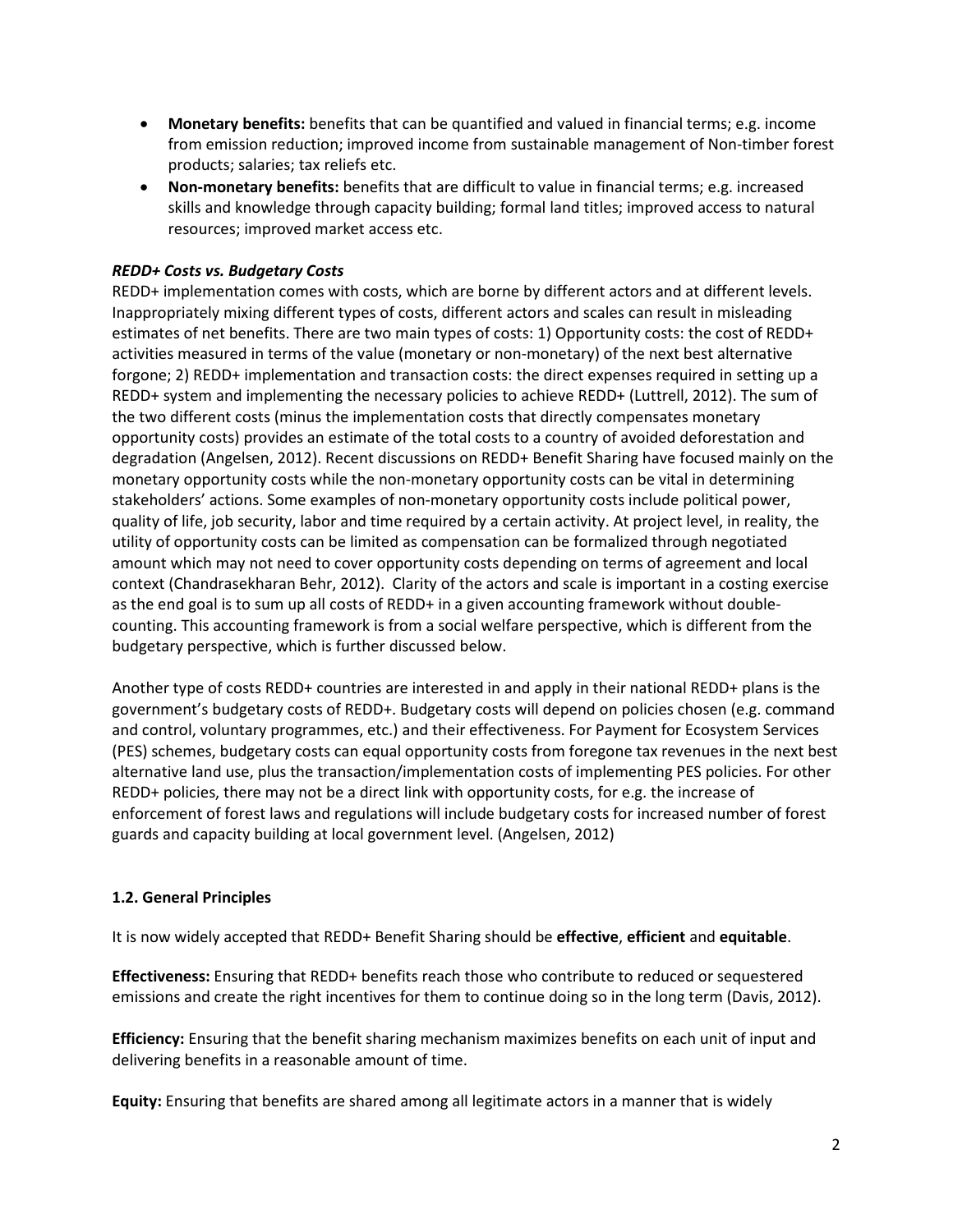perceived as fair (Davis, 2012). This process embodies a variety of ideologies including equal opportunities, poverty alleviation and equal compensation.

In practice, trade-offs among the three objectives are inevitable. The trade-offs need to be carefully balanced in the design and implementation of REDD+ Benefit Sharing to ensure the legitimacy of the process. A focus on effectiveness and efficiency could result in unfair incentives (e.g. rewarding wealthy actors for reducing their illegal behavior), increasing inequality and undermining the moral and political legitimacy of REDD+ (Luttrell, 2012). Equity requires participatory approach and creating incentives for those who may not be the biggest emitter of carbon. On the other hand, some also argue that an equitable approach can ensure long-term effectiveness and efficiency of REDD+ by reducing the transaction costs and risks associated with REDD+ investments. (TFD, 2012)

# **2. REDD+ Benefit Sharing in International Context**

# *A global economy of increasing land-use competitions*

In the mid-2000s, the global economy experienced a commodity boom, with prices for food, fuel and metals reaching unprecedented levels. This commodity price boom has lead to a global rush to secure access to land for agriculture and mineral development (Cotula, 2012). Increased competition for forestland will most likely increase the costs of REDD+ and change political dynamics concerning land use planning (Angelsen, 2012).

For REDD+ to effectively reduce pressure on forests, the dynamics among different land uses (food, fuel, fiber and forests) need to be understood. Financial mechanisms based purely on opportunity costs, such as Payment for Ecosystem Services (PES) may no longer work given the increasing profitability of other land-uses. REDD+ will need to combine market-based payments with regulatory approaches. There is an increasing international focus on a broader landscape approach that includes REDD+ as one of the policy tools (Griffiths, 2012).

# *Development aid budget as the main funding source for REDD+*

REDD+ implementation has been gradually scaled up on the ground but a legally binding international policy framework for REDD+ is still absent. Currently, the main financing source for REDD+ is from development aid budgets (two thirds of current international funding) complemented by private sector contributions. And the private sector funding is mainly through corporate social responsibility and voluntary carbon markets (Angelsen, 2012). In the near-term, as countries are still struggling between phase 1 &  $2^3$  $2^3$  of REDD+, most funding for REDD+ will continue to come from the public sector. This means that REDD+ Benefit Sharing design and implementation will have a close link to development agenda in the near-term as discussed below.

# *Broadening of objectives and performance criteria of REDD+*

Since the inclusion of REDD+ in the climate change mitigation strategy at COP 13 in 2007, there is a relative decrease in the emphasis on climate protection through emission reductions and a relative

<span id="page-2-0"></span><sup>&</sup>lt;sup>3</sup> Phase I: National REDD+ strategy development and capacity building ; 2. Policies and measures; 3. Result-based payments. (Meridian Insitute 2009)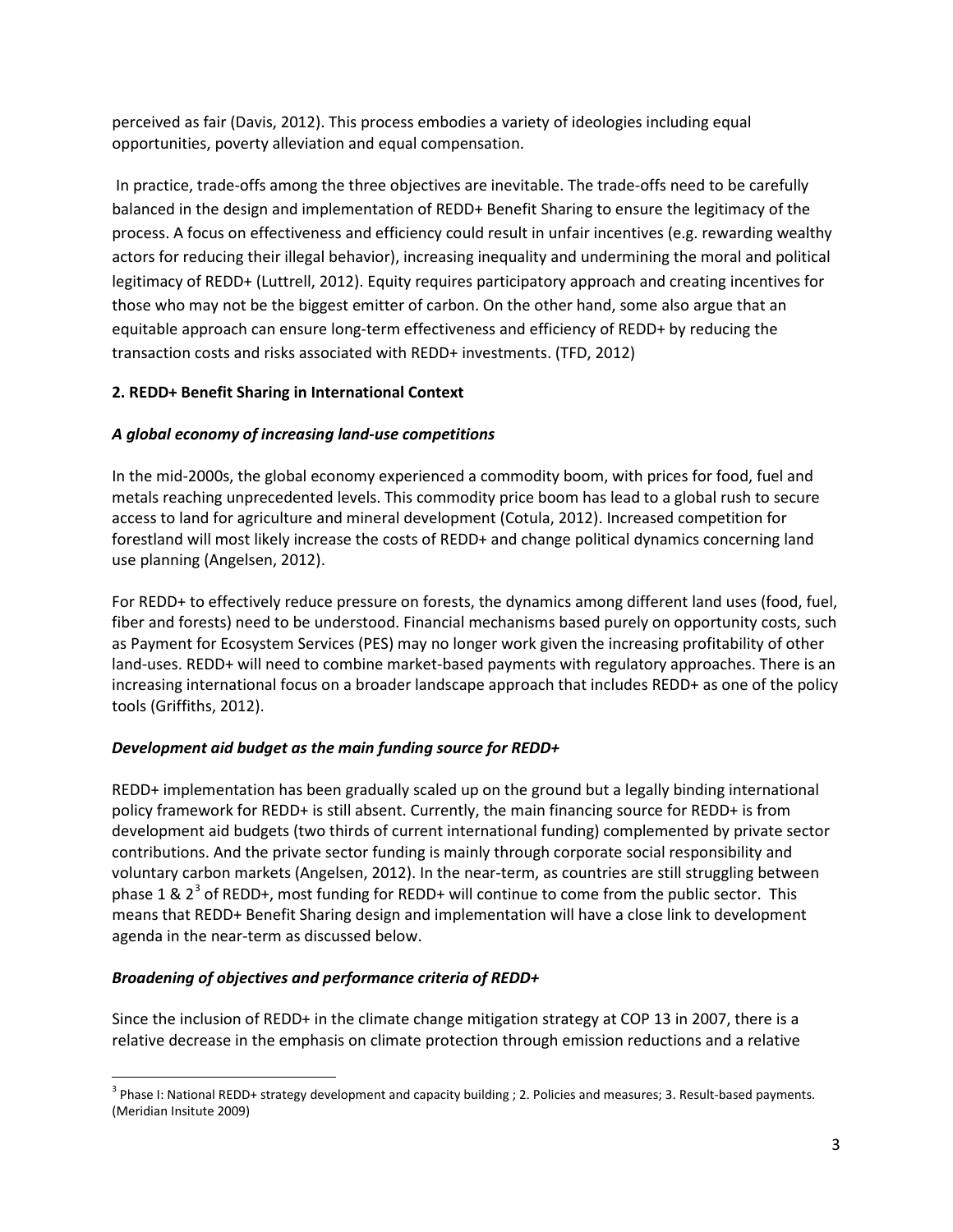increase in the emphasis on co-benefits, especially poverty reduction (Angelsen, 2012). This reflects the current nature of REDD+ funding: the dominance of development aid budget. It also reflects the diverse stakeholder interests pushing different REDD+ agendas.

On the one hand, the broader scope supports a "no regret" approach for REDD+ by delivering development outcomes when the future of global emission reduction scheme remains unclear. By meeting diverse interests, REDD+ could also establish broader coalitions to secure strong and sustained political support. On the other hand, too broad a focus may decouple REDD+ finance from performance-based payments for emission reduction, which is the essence of the original idea. Challenges remain as how to balance different environmental and development goals of REDD+ without losing sight of the key features that made REDD+ worth pursuing in the first place. To achieve a balance, more considerations should be given towards performance-based payments for co-benefits closely tied to REDD+ objectives (Angelsen, 2012).

## *REDD+ countries as key decision makers on REDD+ Benefit Sharing*

Currently, REDD+ countries are left relatively free to decide and implement their own Benefit Sharing Mechanisms. In most countries, rules are still unclear surrounding how the benefits (and costs) of REDD+ will be shared. While some call for clearer international guidance on how to design an effective, efficient and equitable benefit sharing for REDD+; others view international rules on benefit sharing as interference with national sovereignty. Lessons can be learnt from the Convention on Biological Diversity's Nagoya Protocol on benefit sharing (CBD,2011). The CBD guidelines lay out the general framework, definitions and principles for benefit sharing but leave enough room for countries to decide on the specific mechanisms and policies.

# **3. Key Issues for REDD+ Benefit Sharing at National and Project Level**

By reviewing some recent studies and country proposals on Benefit Sharing, this section examines some of the critical components for REDD+ Benefit Sharing that can benefit from more discussions and clearer vision on their practical implications for REDD+ countries. The key issues include who can have a share of benefits, on what basis, in what forms, and through what distribution and decision making mechanisms. All these issues are important, interlinked and will have implications on whether REDD+ benefits can be shared in a fair and efficient manner and lead to emission reduction. Project level initiatives are providing valuable lessons on those issues but challenge remains in linking those lessons from the ground to national level policies.

# **3.1. Who can have a share of the benefits?**

Enough people must benefit to foster legitimacy for REDD, but if too many people benefit from something they did not contribute to, it will dilute incentives (Lindhjem, 2010). While there is general agreement that identification of beneficiaries should be done in a participatory manner including local stakeholders, experts and government, debates over the following issues still exist.

### *Should illegal activities be rewarded?*

There is concern that payments to reduce illegal deforestation are particularly likely to create perverse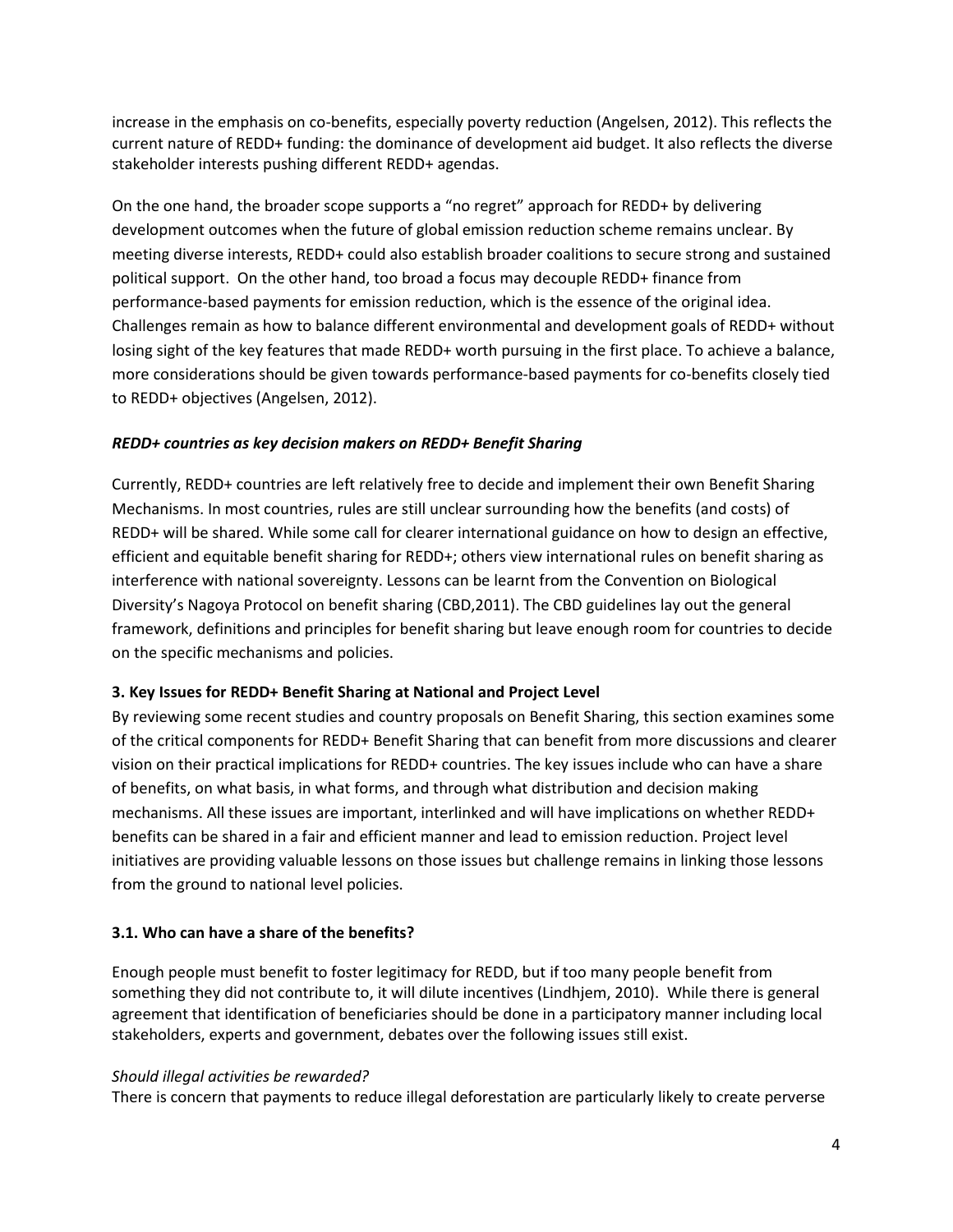incentives, increasing the tendency to ignore environmental laws. However, the fact remains that in regions of rapid deforestation, environmental laws are widely ignored and much of the deforestation is illegal (Sunderlin, 2012). Legal rights (whether statutory or customary) are rights that are bestowed on a person or entity by a particular legal system. However, in most countries, establishing legal rights, including rights to carbon, are not straightforward and are rooted in centuries of land-use and political histories. Many small-scale forest users including indigenous peoples do not possess formal rights to land or forest products and thus may be deemed to be illegal forest uses (Luttrell, 2012). Therefore, REDD+ projects must find ways to address deforestation and degradation activities that may not have legal basis based on specific national context.

## *Should low-emission forest stewards be rewarded?*

From an equity standpoint, some argue that REDD+ benefits should not only go to the actors that have been causing high emissions but also to forest stewards who have been using forests responsibly. However, additionality in emission reduction is hard to prove or minimal in many cases. In some cases though, payments to forest stewards can be designed to improve the enforcement of law against direct drivers of deforestations that are associated with higher emissions (Luttrell, 2012).

## *Should effective implementers be rewarded?*

Options also differ on the proportion of REDD+ benefits that should be shared with forest actors that are essential for the implementation of REDD+, especially for private sectors and governments. The challenge is to ensure that project implementers receive enough incentive to guarantee effective implementation, while at the same time preventing them from getting windfall profits, which may compromise the equity of benefit sharing (Luttrell, 2012). Some argue that governments should not receive net-benefits from REDD+ as it is their duty to ensure sustainable low-emission development of their country. The revenue from REDD+ should only be used to cover actual implementation, transaction costs plus any opportunity costs incurred (UNREDD Viet Nam, 2010).

### **3.2 On what basis can benefits be shared?**

There are two main approaches used to determine whether benefits can be shared: (PwC, 2012)

- 1) Performance-based arrangements distribute benefits on the condition that the stakeholders receiving the benefits have achieved a predefined, measurable and verifiable standard of performance against a baseline;
- **2)** Input-based arrangements: beneficiaries agree to carry out specified actions, or refrain from certain actions, in return for up-front monetary or non-monetary benefits. No link is provided between the distribution of benefits and future measurable performance in forest management.

Ideally, REDD+ should be a purely performance-based arrangement as it is designed to have a clear performance to measure against (emission reduction). But in reality, inputs are easier to define and measure than additionalities of emissions reduction. In the early stage of REDD+, there is also a need to provide actors with incentives for getting involved even if additionalities cannot be achieved or measured yet. Confusions also exist as to how to link performance-based payment for emission reduction with conditionality of co-benefits. At project level, CCB standards provide a solution to provide premium payment for co-benefits (CCB, 2008). At national level, some experts have suggested a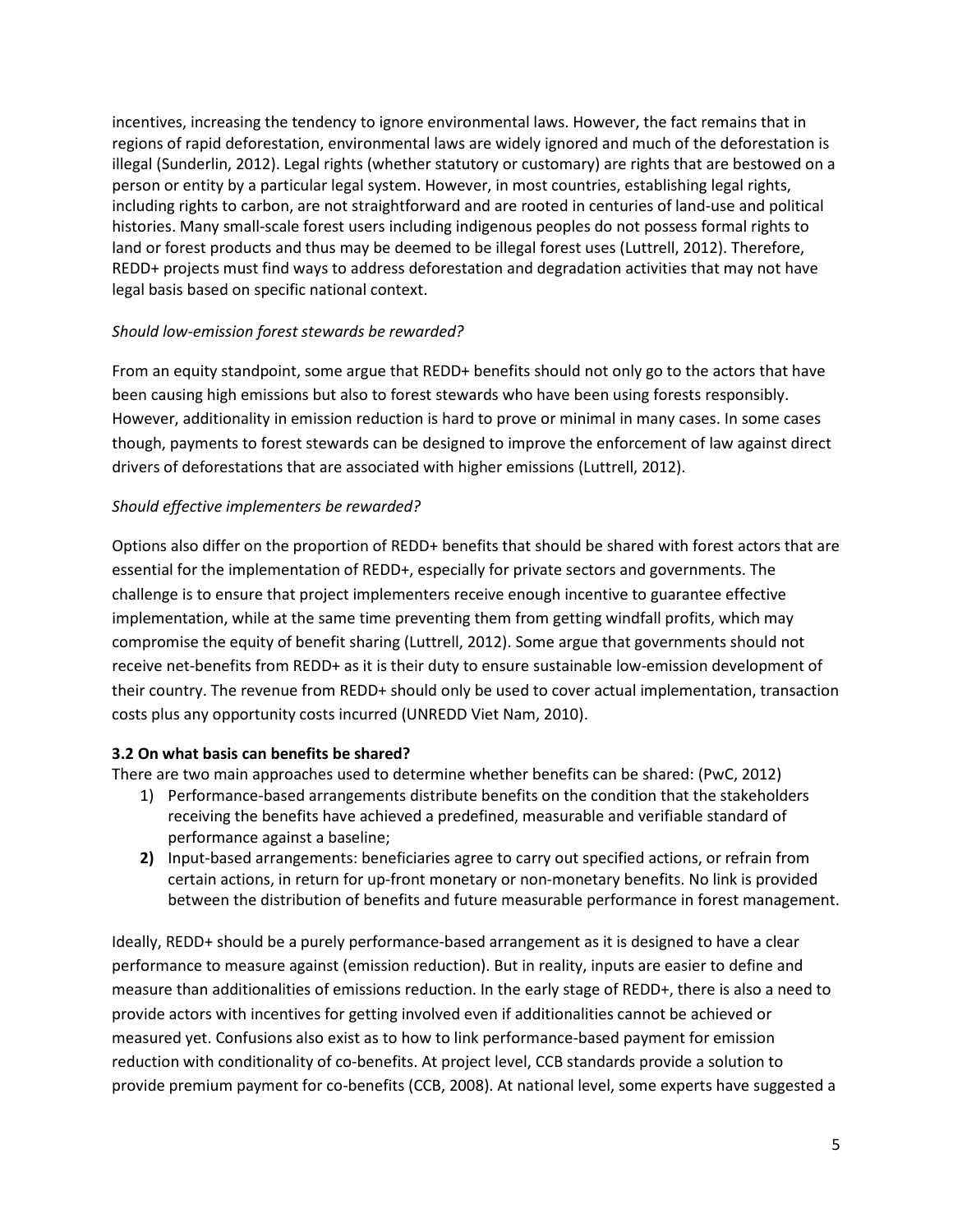combination of performance valuation and input-based evaluation for other policy goals as long as the bulk of the payment calculation in performance-based terms (UNREDD Vietnam Program, 2010).

While Measurement, Reporting and Verification (MRV) for greenhouse gas (GHG) emissions and removals are quite defined under voluntary carbon markets and UNFCCC, confusion still remains over the MRV for performance during the initial phases of REDD+ to build up policy and institution frameworks for emission reduction. As most countries will remain in the first two phases of REDD+ in the near future, good performance indicators and monitoring systems for those indicators are critical for the readiness and policy reform phases of REDD+ to reduce the dependence over inputs-based approach (Wertz-Kanounnikoff, 2012).

# **3.3 In what forms can benefits be shared?**

A variety of monetary and non-monetary benefits are relevant to different stakeholders and can be used to align groups' different interests with the long-term goal of reducing emission through deforestation and degradation (Madeira, 2012). Monetary benefits offer more flexibility for stakeholders but are also more vulnerable to elite capture and corruption (Costenbader, 2011). Non-monetary benefits can help establish the enabling conditions that can sustain benefits in the long-term: for example, more secure rights over land and natural resources (Chandrasekharan Behr, 2012). However, some non-monetary benefits may take a longer time to deliver results (e.g. land tenure reform) and, in some cases, are harder to establish a direct relationship with performance-based payment (e.g. development activities like road and school constructions may not necessarily produce higher emissions reductions). Challenges remain as how to best balance monetary and non-monetary benefits and how to share which benefits with which stakeholders.

# **3.4. How can monetary REDD+ benefits be distributed?**

While the non-monetary benefits can be directly linked with stakeholders' incentives to participate, monetary benefits of REDD+ need a more sophisticated distribution system to achieve effectiveness, efficiency and equity. A financial structure for REDD+ will depend on the country context, including existing institutions and tenure regime, financing source, and the program's focus. A recent TNC study grouped the national finance mechanisms into three types of arrangements based on who has the direct access to funding and the degree of integration into existing government structures (Madeira, 2012):

- 1) Dedicated fund: Funds are held, managed, and disbursed through a structure that is separate from the national budget. e.g. Amazon Fund;
- 2) Budgetary approach: Funds are disbursed via existing budgetary structures and pathways. e.g. Indonesia;
- 3) Decentralized approach: Sub-national and project-level actors can directly access funds. The central government plays a regulatory role and has a limited financial role. However, the central government may collect a levy on revenue generated to cover its regulating costs or/and to fund social priorities. E.g. participatory forest management approaches for REDD+ including community forestry in Tanzania.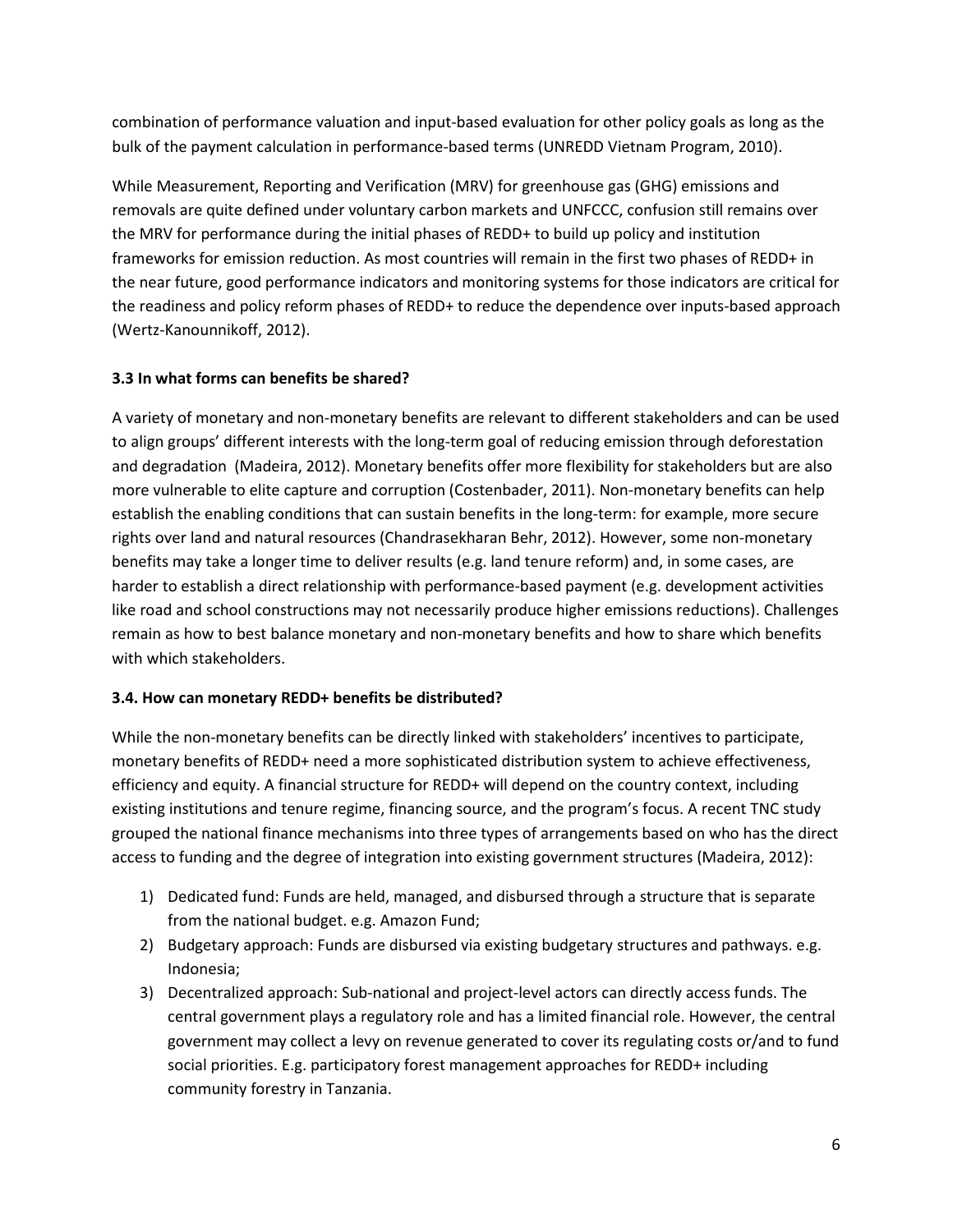Under a nested approach, national and sub-national actions will require different financial structures to incentivize actions at the different levels. Different funding mechanisms can also be matched with different policy approaches to support effective implementation: e.g. a budgetary approach is more suitable when implementing governance enhancement (e.g. tenure clarification, law enforcement); a dedicated fund is more suitable for PES schemes at national level; a decentralized approach can be used when there is a combination of governance enhancements (decentralization of rights) and PES schemes. Countries may choose to adopt a combination of finance mechanisms, e.g. Vietnam is proposing a dedicated national REDD fund that is separate from the national budget. At same time, provincial/disctrict funds that mirror the national one will be established and have access to national funds and potentially other streams of funds in a nested approach. (UN-REDD Vietnam Program, 2010).

However the multiplicity of financial schemes and structures could lead to more complex administrative bureaucracies and potentially higher transaction and implementation costs. There is yet much to be discussed: how cans a country decide which finance mechanisms to use? How can multiple mechanisms at different levels be integrated with different policy approaches and still be efficient? (PwC, 2012; Madeira, 2012)

At project level, challenges mainly concern the horizontal distribution of benefit sharing (Lindhjem, 2010). Depending on the targeting and equity objectives of a project, general questions include but are not limited to: 1) Should benefits be distributed at a community, household or individual level? 2) How to ensure that benefits are delivered to vulnerable groups such as ethnic minorities, the smallholders, landless poor, women and children?

# **3.5 How can decisions be made about REDD+ Benefit Sharing?**

Given the diversity of stakeholders and views, the legitimacy of the decision making institutions and processes is crucial for the effective and sustainable design and implementation of a benefit sharing mechanism. Yet the due process for making decisions about benefit sharing and the bodies that have the legal rights to do so remain unclear (Luttrell, 2012). General principles that have suggested for a due process include 1) transparency, 2) multi-stakeholder engagement, and 3) accountability. The decision making body at national level also should involve different ministries (environment, agriculture, finance etc.) and a dedicated planning committee that coordinates between different sectors. UNREDD also require that FPIC guidelines be applied when decisions are made concerning sharing of benefits that are derived from the lands, territories, and/or resources of indigenous peoples and forest-dependent communities (UNREDD, 2013).

It remains unclear what level of details national policy on REDD+ Benefit Sharing should entail. This also implicates what types of decision making bodies are needed at national and sub-national levels. Some suggest that consideration of local opportunity costs and benefit preferences is especially relevant in delivering the right size and type of REDD+ benefits. Thus, specific rules on benefit sharing are likely to be developed at a sub-national or project level by local government, project developers, or other "intermediaries" between communities and the larger REDD+ system. Overarching guidelines and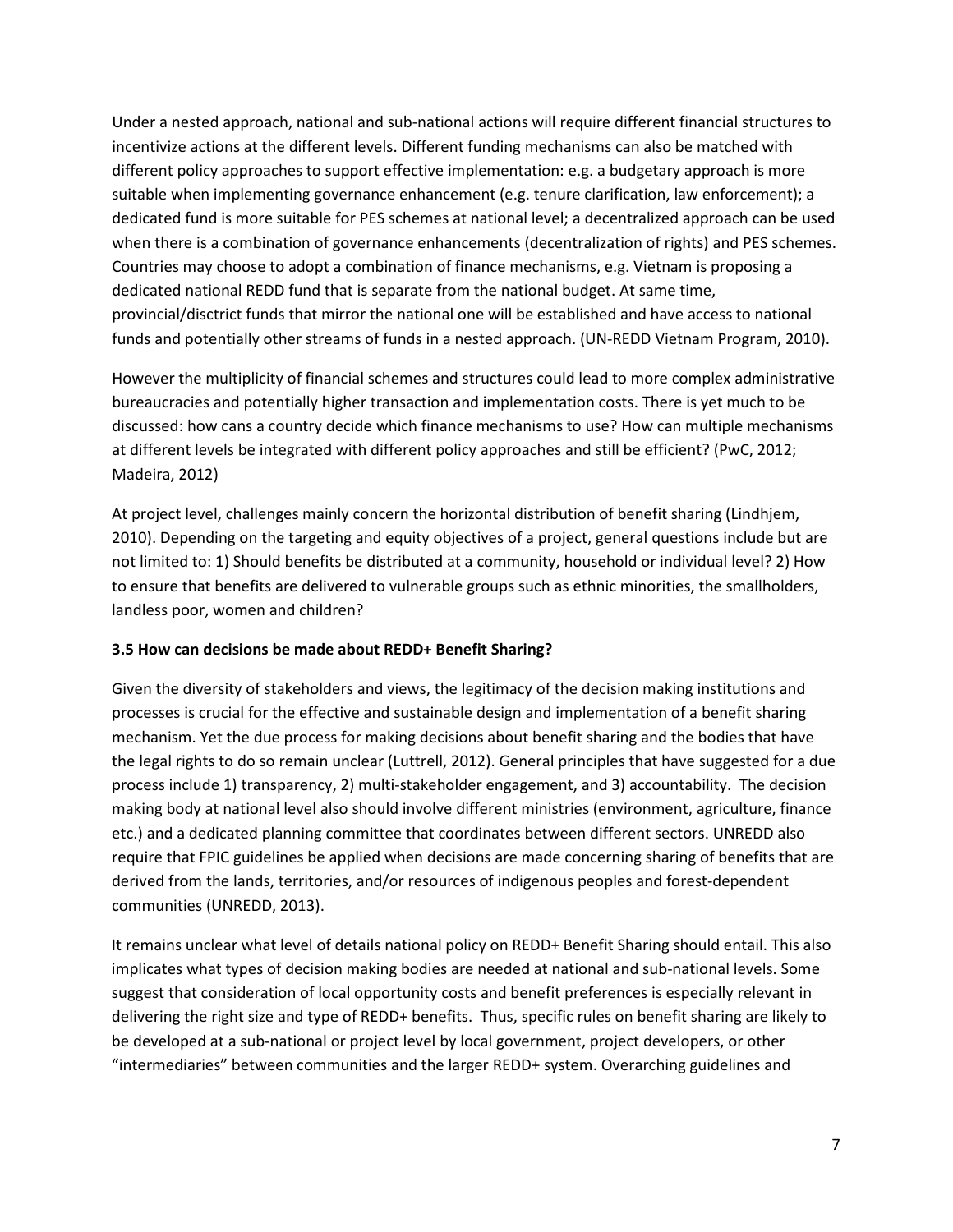safeguards can be developed at the national level by the central government in consultation with relevant stakeholders (Costenbader, 2011; Davis, 2012).

# **3.6 How to achieve efficiency?**

Besides opportunities to maximize revenue and non-monetary benefits from REDD+, there are opportunities to reduce costs of REDD+ without compromising the objectives of REDD+ as well (TFD, 2012). Some of the key issues for balancing costs and other objectives of REDD+ are discussed below.

The role of governments at different levels: Project-based mechanisms that can bypass levels of governments and that can be linked directly with international investors or markets are often seen as an efficient option as they can minimize transaction costs and maximize local benefits (Davis C., 2012). However, the principle of subsidiary contradicts this by suggesting that greater efficiency is achieved by locating powers and tasks at the lowest possible administrative level and furthermore, bypassing local government institutions undermines their legitimacy in the long-term, and weakens existing accountability mechanisms (Angelsen et al., 2009). In the case of REDD+, some activities may be best handled at the central level to contain leakage (Luttrell, 2012). Vietnam has piloted three levels of REDD+ funds (national, provincial and district). This has generated a rigorous discussion for choosing a viable option though it is not yet clear how many levels are the most cost-effective approach (UNREDD Viet Nam, 2010).

There is also discussion on the trade-offs between additionality and efficiency. A recent USAID study suggests that REDD+ projects are more likely to succeed with communities in the short and long term if there are already existing incentives in place to protect or sustainably manage their forests. In those cases, the additionality of REDD+ may be less clearly defined, but REDD+ benefits in combination with existing incentives will have minimal costs and can create more motivation for behavior changes. . Therefore, REDD+ benefit sharing mechanisms that are designed in ways that augment existing incentive systems are likely to be more sustainable. This type of approach could also reduce transaction and/or opportunity costs of REDD+ implementation by building on existing policy, financing and governance frameworks (Davis C., 2012).

# **3.7 Cross-scale linkage:**

Project level initiatives have the advantage of serving as pilot cases, yielding innovative lessons for benefit sharing mechanisms, which can then be incorporated into national policies. But reviews of existing projects and initiatives suggest that scaling up project-level experiences to national-scale policy framework remains challenging (Angelsen, 2012; Costenbader, 2011).

Project level autonomy runs the risk of project initiatives developing in parallel to national policies, possibly outside of the legitimate democratic space. CIFOR's review of the first generation of REDD+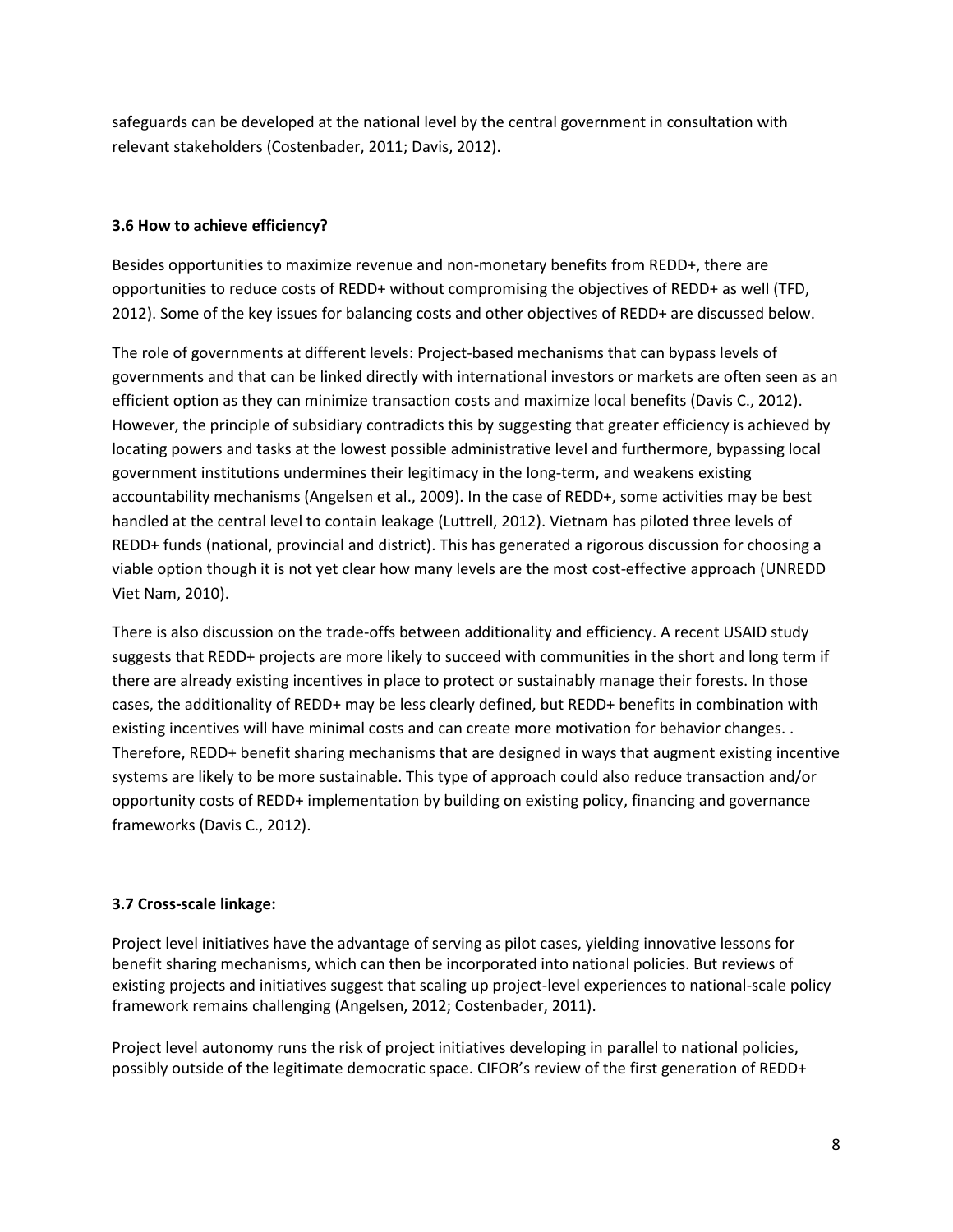initiative identifies the urgent need for mechanisms that facilitate cross-scale linkages in the design of policies and institutions for REDD+ Benefit Sharing (Angelsen, 2012).

# **4. Some Suggested Ways forward**

Recent studies have shed light on how to address challenges associated with REDD+ Benefit Sharing by learning from existing mechanisms aimed at managing natural resources, creating incentives for sustainable management, and distributing the benefits generated by natural resources. This section introduces some of the practical frameworks that can help address some of the challenges listed above. It is not meant to provide an exhaustive list of options but rather to stimulate discussions on solutions during the dialogue.

# **4.1 Identifying beneficiaries**

A recent study commissioned by PROFOR identifies steps to identify REDD+ beneficiaries in situations where rights over carbon and carbon bearing resources are legally uncertain while working towards addressing fundamental inadequacies in legal framework. The study proposes a pragmatic approach that takes into account existing property rights and deal with historic claims under custom even when not recognized by the law. It also addresses the existence of potentially illegal interests in income streams from the resources. Key steps for identifying beneficiaries include:

- Developing a tentative understanding of what "legitimacy" means in a given context, tied to claims and uses of natural resources and required changes in incentives.
- Identifying beneficiaries in a participatory approach that involves local stakeholders, experts and government. And this approach will include:
	- o Assessment of the legal framework and property rights relevant to forest resources;
	- o Assessment of perceived rights and incentives;
	- o Identification of communities and other stakeholders and the benefit they derive from natural resources.
- Distinguishing among beneficiaries based on the legal basis of their claims. This determines the extent to which certain kinds of benefits may be due by law versus benefits that need to be negotiated.

In the overall process, the study suggests a focus on existing benefit streams and the property rights underlying those streams when planning new benefits from REDD+. Contracts and promulgation by government of a regulation under an existing law are suggested as tools to help provide beneficiaries security when laws remain unclear (Bruce, 2012).

# **4.2. Mapping stakeholder priorities and identifying incentives**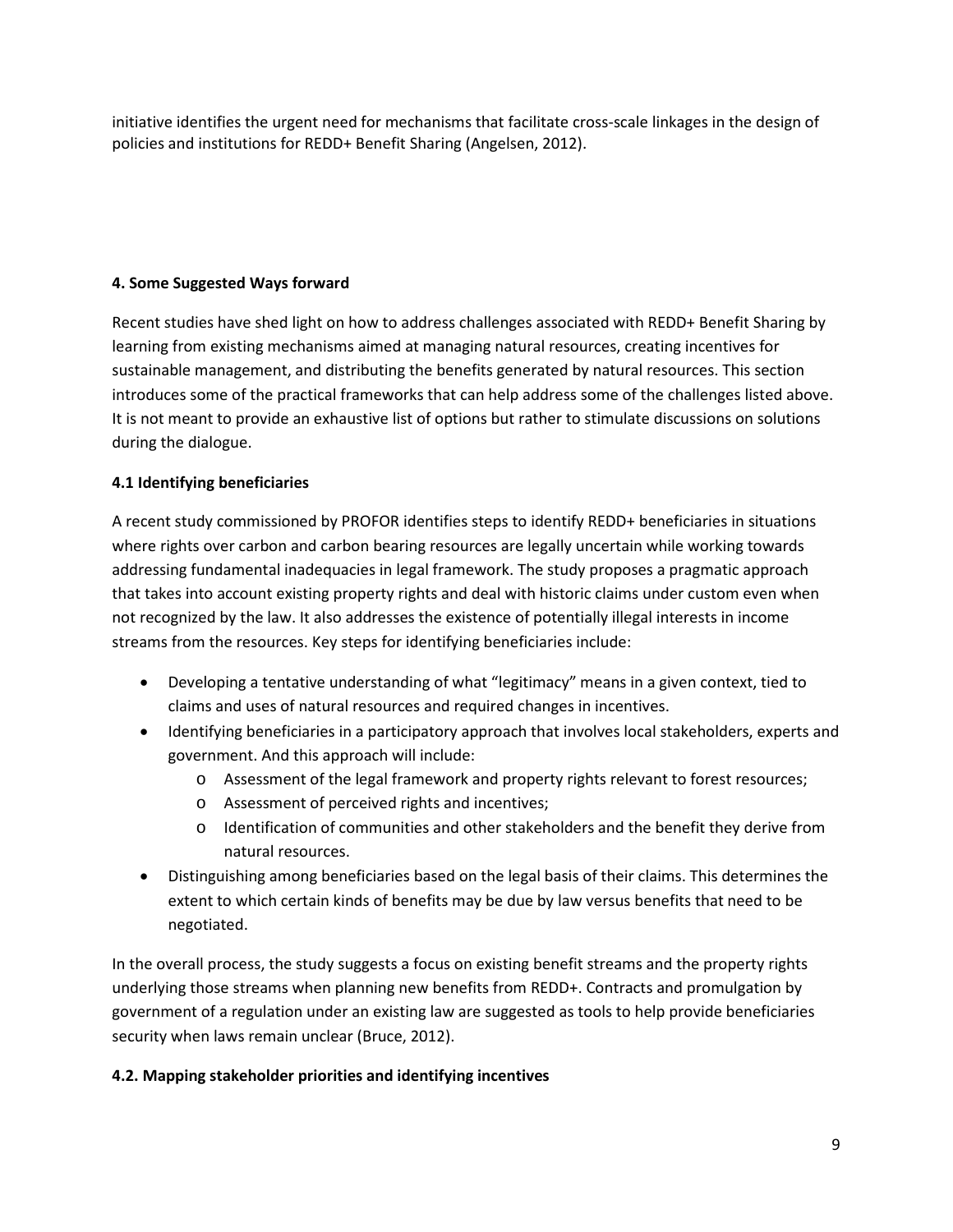Once beneficiaries are identified, REDD+ programs need to map stakeholders' divergent priorities and constraints in order to tailor incentive arrangements that motivate these groups to change their behaviors (Madeira, 2012).

The decision on whether to transfer benefits in cash or in kind should be identified through stakeholder engagements. If recipients are generally indifferent, then the advantages associated with cash and inkind transfers should be carefully weighed and assessed (Mohammed, 2011).

The mapping of incentives should be periodically assessed and changes in incentives should be made accordingly. This will require a complementary program for measuring and monitoring change. To minimize the implementation and transaction costs, reiterative incentive mapping can be done through existing multi-stakeholder mechanisms and processes.

# **4.3. Financing multiple objectives of REDD+: Stock-Flow Approach**

The Nature Conservancy (TNC) has suggested the "Stock-Flow Approach" to finance REDD+ at international, national and sub-national levels (Madeira, 2012; TNC, 2011). As succinctly summarized by TNC, the stock-flow approach proposes that effectiveness, efficiency and equity are best achieved through separate channels because trade-offs exist between three objectives. According to this line of thinking:

- Actors that reduce their emissions from deforestation and degradation below a historical reference emissions level would be eligible for performance-based payments and/or other benefits;
- A portion of the emission-reduction-based revenue would accrue to a stabilization fund that would be used to support actors who have historically maintained low rates of deforestations;

The stabilization fund would support the maintenance of existing forest carbon stocks; motivate broad support of program; and avoid displacement of deforestation pressure to areas with high stocks and historically low deforestation. Both public and private fund can supplement the stabilization funds. Eligibility criteria will need to be established for Stabilization Fund payments.

# **4.4 Maximizing benefits of REDD+ through decentralized approach: Investing In Locally Controlled Forestry**

Under REDD+, the benefits from emission reduction alone do not seem entirely sustainable, as forest dwellers, farmers, and loggers will all need new long-term alternative economic opportunities to replace past practices (Angelsen, 2012). A recent initiative supported by Growing Forest Partnership and The Forests Dialogue has identified Investing in Locally Controlled Forestry as a key tool to realize and sustain multiple benefits of REDD+ (Elson, 2012; Macqueen, 2012).

Locally Controlled Forestry (LCF) means "the local right for forest owner families and communities to make decisions on commercial forest management and land use, with secure tenure rights, freedom of association and access to market and technology". LCF offers a rights-based, decentralized model for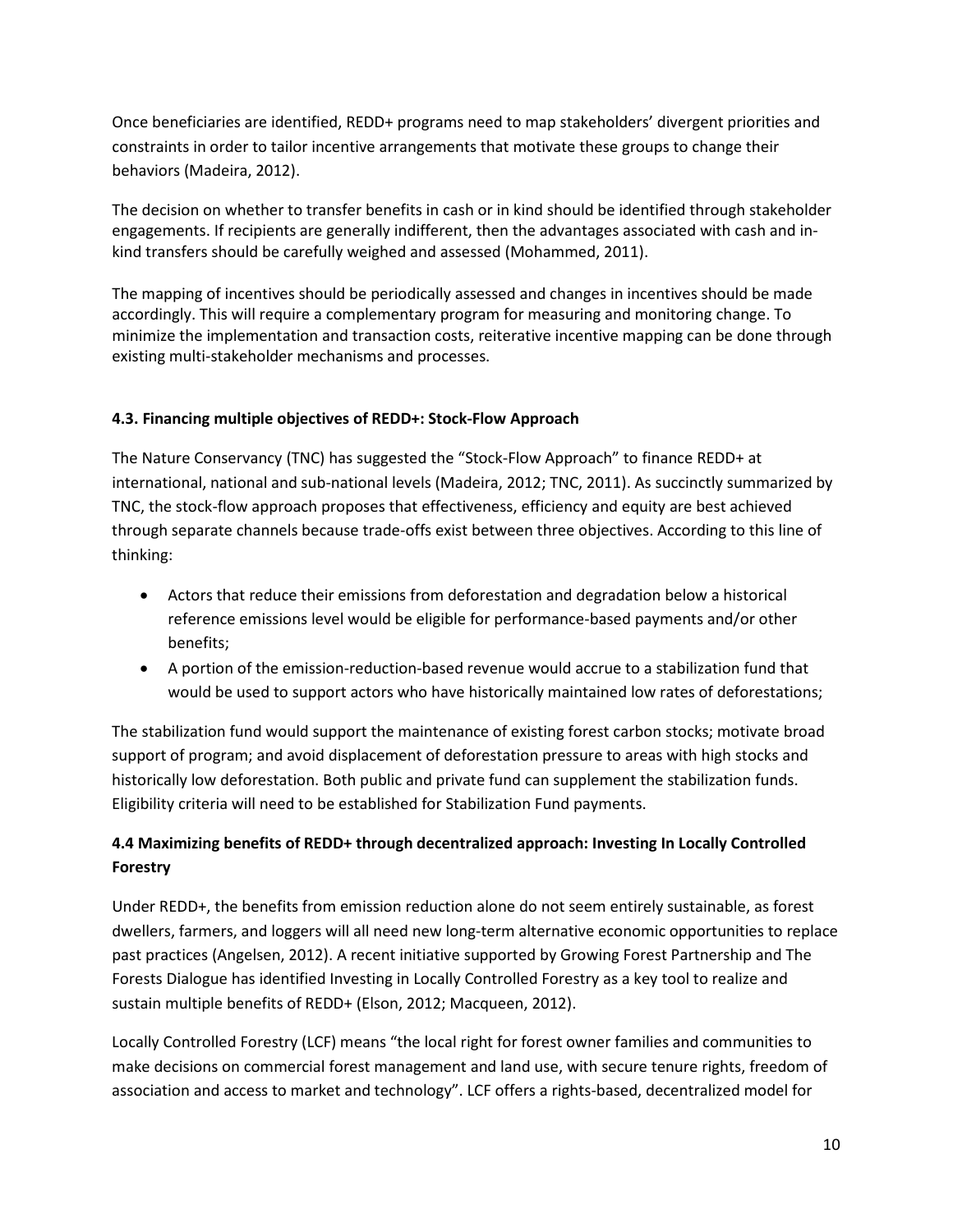REDD+ Benefit Sharing, as the rights holder will decide their own benefit sharing mechanisms in accordance with national guidelines. LCF can also help lower implementation and transaction costs for REDD+ as LCF-linked REDD+ projects would be most likely operating in a well-defined area with clear governance regimes, possibly linked to forest certification schemes (Macqueen, 2012). LCF can help ensure legitimacy of REDD+ Benefit Sharing as decisions are made by rights holders within a relatively defined business model that already handles other income streams from their forests. ILCF emphasis on investment in people and landscapes combined with ongoing improvements to financial mechanisms and land tenure. The ILCF model can provide sustainable monetary benefits from commodities that have a certain demand and ready market in addition to REDD+ benefits. In the long run, ILCF leads to economic development and improves the political economy in a manner that can help developing countries shift towards a more sustainable low carbon development path. (Elson, 2012)

### **5. Conclusions:**

Discussions on REDD+ Benefit Sharing should consider the current international and national contexts. With no international commitment to emission reduction targets on the horizon, REDD+ countries will need Benefit Sharing mechanisms that can accommodate different types of REDD+ benefits and for all phases of REDD+.

There is no one-size-fit-all Benefit Sharing mechanism for REDD+ countries as different policy contexts, socio-economic dynamics and tenurial system will require different solutions. But lessons can be learnt from REDD+ pilots and existing mechanisms for benefit sharing under different conservation and sustainable development schemes. Considerations should also be given on how to properly scale up those lessons learnt and link them to policies and governance at both local and national scales.

Further discussions are needed to understand how to practically design and implement key components of REDD+ Benefit Sharing at local, national and international levels.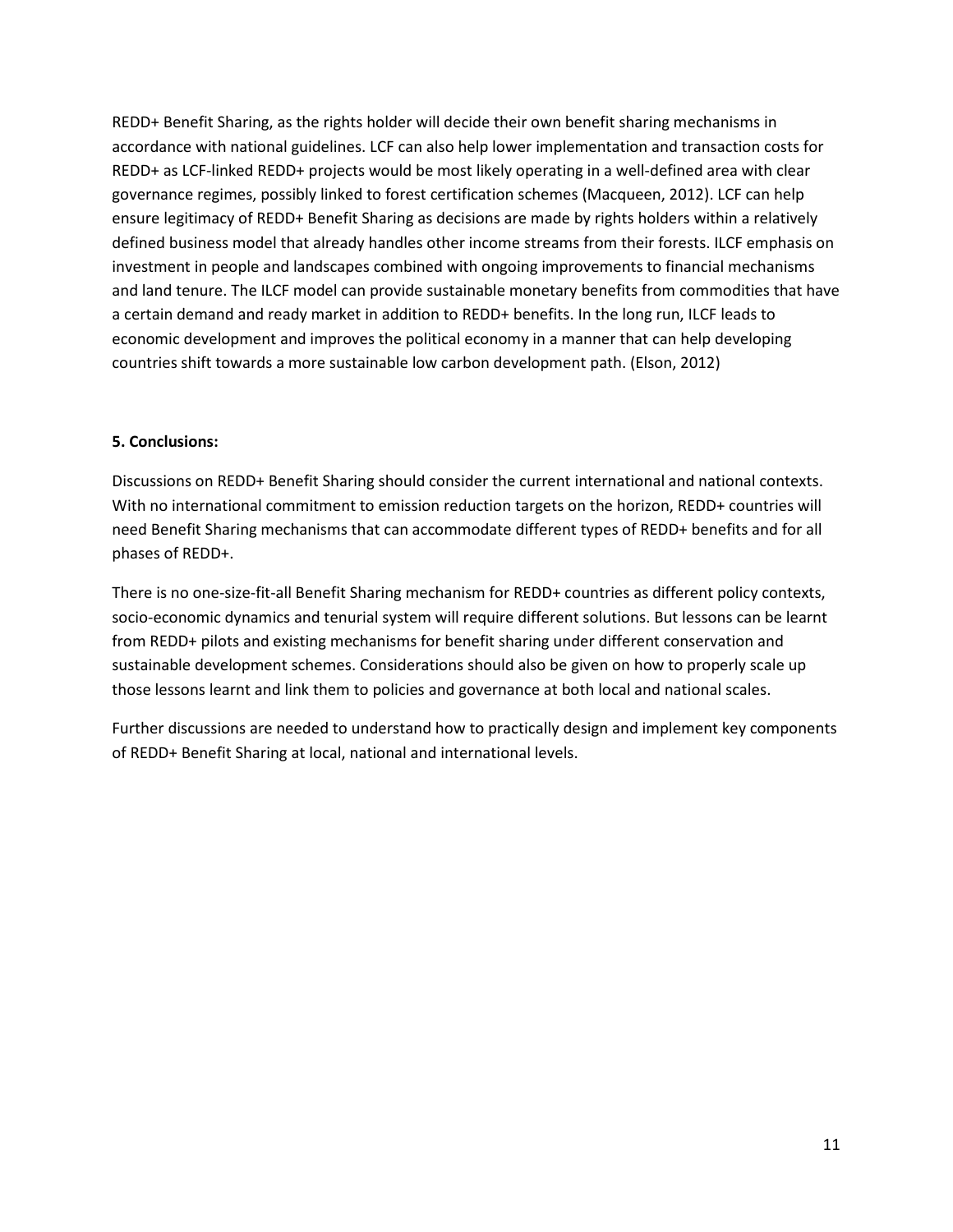#### **Annex- References**

Angelsen, A. et al. (2009) Realising REDD+: National strategy and policy options, CIFOR. Bogor, Indonesia.

Angelsen, A., et al. (2012) Analysing REDD+: Challenges and choices. CIFOR, Bogor, Indonesia.

Bruce, J.( 2012) Identifying and Working with Beneficiaries When Rights Are Unclear: Insights for REDD+ Initiatives. Program on Forests (PROFOR), Washington, DC.

Chandrasekharan Behr, D. (2012.), Making Benefit Sharing Arrangements Work for Forest-Dependent Communities: Overview of Insights for REDD+ Initiatives, Program on Forests (PROFOR),Washington, DC.

Climate, Community & Biodiversity Alliance (CCBA) (2008) Climate, Community & Biodiversity Project Design Standards Second Edition, CCBA, Arlington, VA.

Convention on Biological Diversity (CBD) (2011) Nagoya Protocol on Access to Genetic Resources and the Fair and Equitable Sharing of Benefits Arising from their Utilization to the Convention on Biological Diversity, Montreal, Quebec, Canada.

Costenbader J. (2011) REDD+ Benefit Sharing: A Comparative Assessment of Three National Policy Approaches, FCFP & UNREDD.

Cotula, L. (2012): The international political economy of the global land rush: A critical appraisal of trends, scale, geography and drivers, Journal of Peasant Studies, 39 (3-4): 649-680.

Davis C. et al. (2012) Analysis of Institutional Mechanisms for Sharing REDD+ Beneftis: Property Rights and Resource Governance Project, USAID, Washington D.C., US.

Elson D. (2012) Guide to Investing in Locally Controlled Forestry, Growing Forest Partnerships in association with FAO, IIED, IUCN The Forests Dialogue and the World Bank. IIED, London, UK.

Griffiths J. et al. (2012) Co-chair Summary Report on Field Dialogue on Foodm Fuel, Fiber and Forests Dialogue in Brazil, TFD, New Haven, CT, US.

Khatri D.B. et al. (2010) REDD+ Payments and Benefit-Shairng Mechanisms in Nepal.